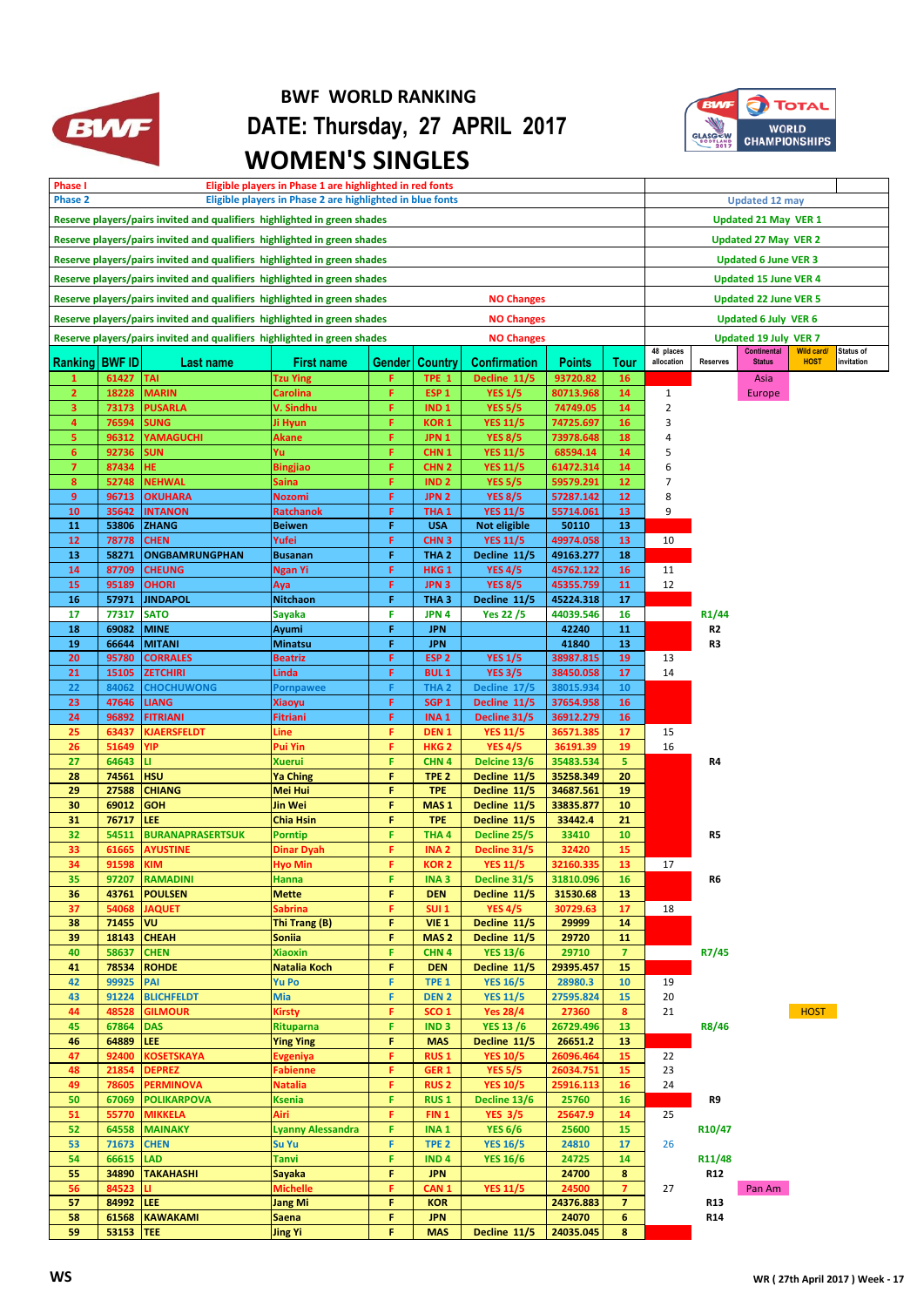| 60         | 76349              | ULITINA                    | <b>Maria</b>              | F      | <b>UKR 1</b>             | <b>YES 11/5</b> | 24030          | 13                      | 28 |            |         |
|------------|--------------------|----------------------------|---------------------------|--------|--------------------------|-----------------|----------------|-------------------------|----|------------|---------|
| 61         | 87629              | HO                         | Yen Mei                   | F      | <b>MAS</b>               | <b>Decline</b>  | 24017.4        | 11                      |    |            |         |
| 62         | 82707              | <b>DAHL</b>                | <b>Sofie Holmboe</b>      | F      | <b>DEN</b>               |                 | 23880          | 16                      |    | R15        |         |
| 63         | 42731              | <b>VAINIO</b>              | Nanna                     | F      | FIN <sub>2</sub>         | <b>YES 3/5</b>  | 23355.933      | 13                      | 29 |            |         |
| 64         | 58720              | <b>ZHANG</b>               | Yiman                     | F      | <b>CHN</b>               |                 | 23270          | 8                       |    | R16        |         |
| 65         | 83822              | <b>YEO</b>                 | Jia Min                   | F      | SGP <sub>2</sub>         | Decline 11/5    | 22740          | 9                       |    |            |         |
| 66         | 43256              | <b>HASHIMOTO</b>           | Yui                       | F      | <b>JPN</b>               |                 | 22730          | 8                       |    | R17        |         |
| 67         | 79056              | LANSAC                     | <b>Delphine</b>           | F      | FRA <sub>1</sub>         | <b>YES 11/5</b> | 21890.34       | 10                      | 30 |            |         |
| 68         | 67996              | <b>Yulia Yosephin</b>      | <b>SUSANTO</b>            | F      | <b>INA</b>               |                 | 21860          | 11                      |    | R18        |         |
| 69         | 88807              | <b>SUNG</b>                | <b>Shuo Yun</b>           | F      | <b>TPE</b>               |                 | 21820          | 16                      |    | R19        |         |
| 70         | 81986              | <b>HARTAWAN</b>            | <b>Ruselli</b>            | F      | <b>INA</b>               |                 | 21810          | 11                      |    | <b>R20</b> |         |
| 71         | 70371              | <b>FINNE-IPSEN</b>         | Julie                     | F      | <b>DEN</b>               |                 | 21740          | 15                      |    | R21        |         |
| 72         | 75678              | <b>NGUYEN</b>              | <b>Thuy Linh</b>          | F      | VIE <sub>2</sub>         | Decline 11/5    | 21637.9        | 9                       |    |            |         |
| 73         | 69619              | <b>GADDE</b>               | <b>Ruthvika Shivani</b>   | F      | <b>IND</b>               |                 | 20823.683      | 8                       |    | R22        |         |
| 74         | 78116              | <b>GAO</b>                 | <b>Fangjie</b>            | F      | <b>CHN</b>               |                 | 19990          | 7                       |    | R23        |         |
| 75         | 55536              | <b>CHAPMAN</b>             | <b>Fontaine Mica</b>      | F      | ENG <sub>1</sub>         | <b>YES 11/5</b> | 19864.694      | 14                      | 31 |            |         |
| 76         | 81033              | <b>CHUA</b>                | <b>Hui Zhen Grace</b>     | F      | <b>SGP</b>               |                 | 19199          | 17                      |    |            |         |
| 77         | 42679              | <b>FOO KUNE</b>            | Kate                      | F      | <b>MRI1</b>              | <b>YES 11/5</b> | 19124.769      | 10                      | 32 |            | Africa  |
| 78         | 83802              | <b>TUNJUNG</b>             | <b>Gregoria Mariska</b>   | F      | <b>INA</b>               |                 | 18913.81       | 8                       |    | R24        |         |
| 79         | 77002              | <b>JAKOBSEN</b>            | <b>Julie Dawall</b>       | F      | <b>DEN</b>               |                 | 18770          | 13                      |    | R25        |         |
| 80         | 67857              | HEIM                       | Luise                     | F      | GER <sub>2</sub>         | <b>YES 5/5</b>  | 18653.202      | 16                      | 33 |            |         |
| 81         | 57906              | <b>MITSOVA</b>             | <b>Mariya</b>             | F      | <b>BUL2</b>              | <b>YES 3/5</b>  | 18571.091      | 18                      | 34 |            |         |
| 82         | 88809              | <b>KUDARAVALLI</b>         | Sri Krishna Priya         | F      | <b>IND</b>               |                 | 18460          | 13                      |    | R26        |         |
| 83         | 22455              | <b>BAE</b>                 | Yeon Ju                   | F      | <b>KOR</b>               |                 | 18121.588      | 5                       |    | R27        |         |
| 84         | 66963              | <b>ANGGUNI</b>             | <b>Febby</b>              | F      | <b>INA</b>               |                 | 17990          | 9                       |    | R28        |         |
| 85         | 52901              | <b>HOSNY</b>               | Hadia                     | F      | EGY <sub>1</sub>         | <b>YES 11/5</b> | 17766.611      | 9                       | 35 |            |         |
| 86         | 62867              | LIM                        | <b>Yin Fun</b>            | F      | <b>MAS</b>               | <b>Decline</b>  | 17590          | 8                       |    |            |         |
| 87         | 96276              | <b>ANDERSEN</b>            | <b>Irina Amalie</b>       | F      | <b>DEN</b>               |                 | 17370          | 14                      |    | R29        |         |
| 88         | 95664              | <b>HONDERICH</b>           | Rachel                    | F      | CAN <sub>2</sub>         | <b>YES 88</b>   | 17250          | $\overline{7}$          | 36 |            |         |
| 89         | 40545              | CHEN                       | <b>Hsuan-Yu Wendy</b>     | F      | AUS <sub>1</sub>         | <b>YES 8/5</b>  | 17204.74       | 8                       | 37 |            | Oceania |
| 90         | 74525              | <b>RIODINGIN</b>           | <b>Rusydina Antardayu</b> | F      | <b>INA</b>               |                 | 16980          | 11                      |    | <b>R30</b> |         |
| 91         | 57798              | <b>WANG</b>                | <b>Iris</b>               | F      | USA <sub>1</sub>         | <b>YES 18/5</b> | 16945.77       | 6                       | 38 |            |         |
| 92         | 89454              | <b>MAHULETTE</b>           | Gayle                     | F      | NED <sub>1</sub>         | Decline 18/5    | 16441.405      | 13                      |    |            |         |
| 93         | 60908              | <b>KIM</b>                 | <b>Na Yeong</b>           | F      | <b>KOR</b>               |                 | 16110          | $\overline{\mathbf{z}}$ |    | R31        |         |
| 94         | 91896              | <b>NIDAIRA</b>             | <b>Natsuki</b>            | F      | <b>JPN</b>               |                 | 15770          | 6                       |    | R32        |         |
| 95         | 50715              | <b>BIRCH</b>               | <b>Chloe</b>              | F      | <b>ENG2</b>              | <b>YES 18/5</b> | 15676.48       | 15                      | 39 |            |         |
| 96         | 56471              | <b>RANE</b>                | <b>Saili</b>              | F      | <b>IND</b>               |                 | 15640          | 11                      |    | R33        |         |
| 97         | 50331              | <b>MADSEN</b>              | <b>Anna Thea</b>          | F      | <b>DEN</b>               |                 | 15414.406      | 5                       |    | R34        |         |
| 98         | 74218              | <b>AZURMENDI</b>           | Clara                     | F      | <b>ESP</b>               |                 | 15395.304      | 9                       |    | <b>R35</b> |         |
|            |                    |                            |                           |        |                          |                 |                |                         |    |            |         |
| 99         | 94632              | <b>ELTANANY</b>            | <b>Menna</b>              | F      | EGY <sub>2</sub>         | <b>YES 16/5</b> | 15208.8        | $\overline{7}$          | 40 |            |         |
| 100        | 91106              | u                          | Yvonne                    | F      | <b>GER</b>               |                 | 15011.6        | 12                      |    | <b>R36</b> |         |
| 101        | 56834              | <b>NAKAI</b>               | Yukino                    | F      | <b>JPN</b>               |                 | 14580          | 8                       |    | R37        |         |
| 102        | 78755              | <b>TANG</b>                | Wan Yi                    | F      | <b>TPE</b>               |                 | 14500          | 11                      |    | R38        |         |
| 103        | 92967              | <b>HAN</b>                 | Yue                       | F      | <b>CHN</b>               |                 | 14290          | 5                       |    | <b>R39</b> |         |
| 104        | 15323              | <b>KONON</b>               | Olga                      | F      | <b>GER</b>               |                 | 14230          | $\overline{7}$          |    | R40        |         |
| 105        | 51665              | <b>SIAMUPANGILA</b>        | <b>Ogar</b>               | F      | ZAM <sub>1</sub>         | <b>YES 18/5</b> | 14227.033      | 8                       | 41 |            |         |
| 106        |                    | 76910 VOYTSEKH             | <b>Natalya</b>            | F      | <b>UKR 2</b>             | <b>Yes 18/5</b> | 14160          | 12                      | 42 |            |         |
| 107        | 85440              | <b>BALDAUF</b>             | <b>Elisabeth</b>          | F      | <b>AUT1</b>              | Decline 18/5    | 14020.255      | 8                       |    |            |         |
| 108        | 89700              | <b>CAI</b>                 | Yanyan                    | F      | <b>CHN</b>               |                 | 13950          | 5                       |    | R41        |         |
| 109        | 97932              | <b>YAP</b>                 | <b>Rui Chen</b>           | F      | MAS <sub>1</sub>         | <b>YES 18/5</b> | 13800          | $\overline{7}$          | 43 |            |         |
| 110        | 85730              | <b>SIAHAYA</b>             | Priskila                  | F      | <b>INA</b>               |                 | 13700          | 7                       |    | R42        |         |
| 111        | 55318              | <b>TAN</b>                 | Lianne                    | F      | <b>BEL</b>               |                 | 13130          | 11                      |    | R43        |         |
| 112        | 52294              | <b>ZAITSAVA</b>            | <b>Alesia</b>             | F      | <b>BLR</b>               |                 | 13110          | 10                      |    | R44        |         |
| 113        | 53392              | <b>IMABEPPU</b>            | Kaori                     | F      | <b>JPN</b>               |                 | 12910          | 5                       |    | R45        |         |
| 114        | 87176              | <b>HU</b>                  | <b>Ling Fang</b>          | F      | <b>TPE</b>               |                 | 12681.744      | 10                      |    | R46        |         |
| 115        | 64389              | HO                         | <b>Tiffany</b>            | F      | AUS <sub>1</sub>         |                 | 12666.667      | $\overline{\mathbf{z}}$ |    | R47        |         |
| 116        | 86222              | <b>SAAR</b>                | <b>Getter</b>             | F      | <b>EST</b>               |                 | 12525.2        | 14                      |    | R48        |         |
| 117        | 74788              | <b>WIDYANINGRUM</b>        | <b>Asty Dwi</b>           | F      | <b>INA</b>               |                 | 12450          | 7                       |    | R49        |         |
| 118        | 93338              | <b>MULJATI</b>             | Jesica                    | F      | <b>INA</b>               |                 | 12380          | 11                      |    | <b>R50</b> |         |
| 119        | 59536              | <b>KARTHIK</b>             | Reshma                    | F      | <b>IND</b>               |                 | 12270          | 10                      |    |            |         |
| 120        | 89666              | <b>MAGEE</b>               | Chloe                     | F      | <b>IRL</b>               |                 | 12258.893      | 6                       |    |            |         |
| 121        | 65751              | <b>HOSHI</b>               | <b>Chisato</b>            | F      | <b>JPN</b>               |                 | 12150          | 4                       |    |            |         |
| 122        | 51739              | <b>GAVNHOLT</b>            | <b>Kristina</b>           | F      | <b>CZE</b>               |                 | 12050.407      | 6                       |    |            |         |
| 123        | 74051              | <b>KOROSI</b>              | <b>Agnes</b>              | F      | <b>HUN</b>               |                 | 11900          | 16                      |    |            |         |
| 124        | 75188              | <b>REPISKA</b>             | <b>Martina</b>            | F      | <b>SVK</b>               |                 | 11783.51       | 12                      |    |            |         |
| 125        | 87660              | <b>BLAND</b>               | Georgina                  | F      | <b>ENG</b>               |                 | 11720          | 12                      |    |            |         |
| 126        | 81794              | <b>TOMALOVA</b>            | <b>Katerina</b>           | F      | <b>CZE</b>               |                 | 11530          | 14                      |    |            |         |
| 127        | 70930              | <b>KIM</b>                 | Ga Eun                    | F      | <b>KOR</b>               |                 | 11460          | 3                       |    |            |         |
| 128        | 57665              | <b>TAM</b>                 | Jennifer                  | F      | <b>AUS</b>               |                 | 11427.587      | 6                       |    |            |         |
| 129        | 92691              | <b>HUSER</b>               | Ayla                      | F      | <b>SUI</b>               |                 | 11230          | 19                      |    |            |         |
| 130        | 94712              | <b>TAKAHASHI</b>           | <b>Asuka</b>              | F      | <b>JPN</b>               |                 | 11170          | 5                       |    |            |         |
| 131        | 21036              | <b>PANTAWANE</b>           | Arundhati                 | F      | <b>IND</b>               |                 | 11080          | 6                       |    |            |         |
| 132        | <b>77278 SAITO</b> |                            | <b>Shiori</b>             | F      | <b>JPN</b>               |                 | 11060          | 5                       |    |            |         |
| 133        | 91611 LAI          |                            | Joy                       | F      | <b>AUS</b>               |                 | 11016.063      | 5                       |    |            |         |
| 134        | 93187              | <b>CHUKKA</b>              | Sai Uttejitha Rao         | F      | <b>IND</b>               |                 | 10890          | 11                      |    |            |         |
| 135        | 36996              | <b>KOMENDROVSKAJA</b>      | Elena                     | F      | <b>RUS</b>               |                 | 10840          | 6                       |    |            |         |
| 136        | 61746              | <b>HANY</b>                | <b>Doha</b>               | F      | <b>EGY</b>               |                 | 10785.367      | 8                       |    |            |         |
| 137<br>138 |                    | 16875 MORAN<br>70495 HERTZ | Aimee<br><b>Amalie</b>    | F<br>F | <b>WAL</b><br><b>DEN</b> |                 | 10780<br>10690 | 10<br>8                 |    |            |         |